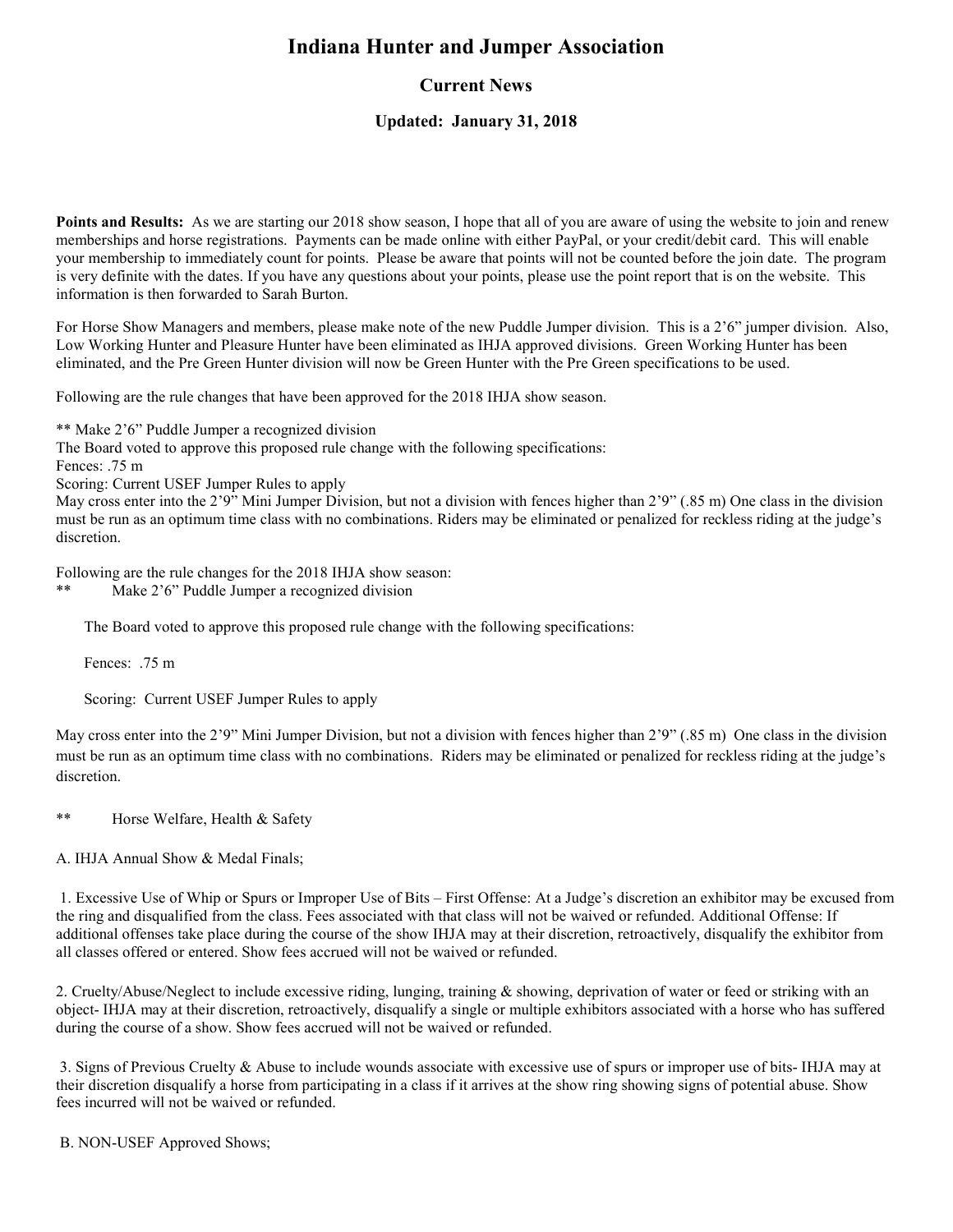It shall be the duty of the Show Committee and Show Manager to enforce IHJA Horse Welfare, Health & Safety rules. However, each show venue may set its own policies regarding the waiving or refunding of show fees.

The Board voted to approve this by making the following changes: **.** The first paragraph to begin - questions, disputes or welfare issues at a horse show in connection … This section puts the decision in the hands of the three person horse show committee. Also change the second paragraph to read: If the disputing member in good standing is not satisfied …

\*\* Double Point Approved Shows – Any show venue/manager holding at least two shows per year, may designate one of those shows to be a double pointed show. Must decide which show this will be and must have applied for and paid application fee by April 1<sup>st</sup>. The designated show will be posted on the IHJA website by that date.

\*\* IHJA Annual Horse Show – The Annual Horse Show will be a triple point show.

\*\* Show Managers - Show Managers may not hold positions other than manager for the duration of the show, i.e. judge, timer, gate keeper, announcer.

The Board voted with one abstaining to approve this rule change with the addition as per USEF rules that jumper judges may only hold 2 of the 3 following assignments, judge, announcer or timer.

\*\* Green Working Division – Eliminate this division and change the Pre Green Hunter division to Green Hunter with the Pre Green specifications to be used. Change the height to  $3'0'' - 3'6''$ . Eliminate the sentences beginning with a horse's Pre Green status, and ending with the two month grace period for Pre Green. Add the following sentence to the paragraph – Non USEF Schooling Shows may run this division at the height of 3'0".

- \*\* Low Working Hunter Division Eliminate this division.
- \*\* Pleasure Hunter Eliminate this division

\*\* Change fence heights in Open Hunter, Children's Hunter and Amateur Adult Hunter to 3'0". Add not to be jogged to all hunter division specifications.

\*\* Combine the Low and High Junior/Amateur Owner Jumpers at year end if less than three qualified in each division using the same specifications as the Amateur/Owner Hunter.

\*\*Change the Junior Hunter Division to fence height rather than size of the horse. Have a 3'3" Junior Hunter Division and a 3'6" Junior Hunter Division. This division will still be combine as Junior Hunter as detailed in the current rule book.

\*\* Managers are required to make weather calls and not leave it up to individual ingate personnel to decide if weather is unsuitable for showing.

The Board voted to approve this rule change. They voted to have a 30 minute mandatory wait after the last sighting of lightning before resuming the show. All horses and riders are to be sent back to the safety of the barn area to wait out the storm.

\*\* There should be an IHJA Show Management handbook that lays out for rules and guidelines for show management. Suggestions could be made for schedules, types of fences and courses suggested, footing, watering and dragging, as well as communication between rings and stabling.

### **Clarifications to the rule book:**

- \*\* Page 13, Part2, c. Protective Headgear Rule Remove the paragraph after the statement "to comply with USEF rules"
- \*\* Page 15, Part 5 f. The number of entries Add Equitation to the first sentence following Hunter.
- \*\* Page 16, Hunters: Change the last sentence to read: If unable to break a tie, hack off horses or coin toss to break a tie

#### **Please also be aware that the IHJA website is www.in-hja.org. No other website is authorized by Indiana Hunter and Jumper Association.**

**Annual Awards Banquet:** Thank you to everyone that attended the IHJA Annual Awards Banquet, held at the Ritz Charles in Carmel, Indiana. Thank you also to the Awards Banquet Committee for their hard work organizing this event. IHJA would also like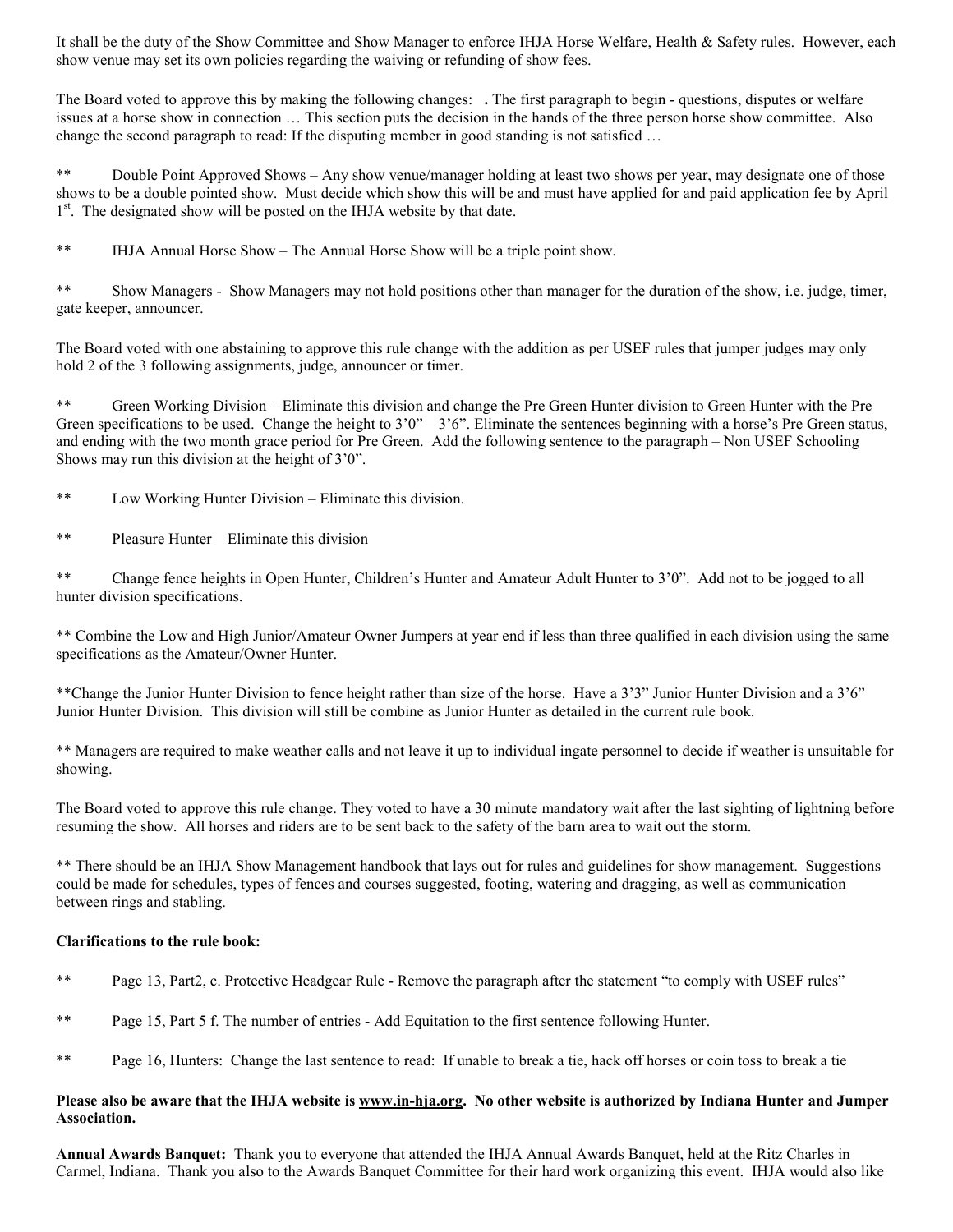to acknowledge the awards that were announced that evening. Congratulations to Haylie Johnson, this year's Good As Gold recipient, Catelyn Combellick, the winner of the Marilyn "Granny" Gardner Equitation Award, Addy Stoughton, the Beginner Rider Junior Equitation Award winner, and Liz Obrecht received the Granny Gardner Non Rider Award. The Board voted to retire this award to her. Stephen Long was voted the IHJA Junior Sportsmanship, and Marianne Stout the IHJA Adult Sportsmanship Award winner.

Everyone enjoyed wonderful awards and ribbons, a great raffle and silent auction, food and dancing. Good luck on the 2018 show season

**IHJA Board of Directors minutes**: The IHJA Board of Directors Meeting was held on January 22, 2018 at Lucky Farms, LLC, 9919 Towne Road, Carmel, IN 46032.

Present were Sarah Burton, President, Maggie Boyle, Vice President, Liz Obrecht, Secretary/Treasurer, Dawn Stumm, Director, Terri Foreman, Director, Amy Ochoa, Director and Amy Sandhu, Director. Absent were Richard Rinehart, Director and Neal Yerian, Director.

The meeting was called to order at 7:10 p.m.

Sarah welcomed new board member, Amy Sandhu, to the Board.

Liz presented the Board with a Financial and Membership Report. The checking balance is currently \$14.775.33, the savings balance is \$33.089.40, for a total of \$47,864.73, There was a transfer from the Pay Pal account on this date of \$3,157.41 giving a balance of \$51,022.14. As Liz has been out of town, the deposits from the banquet have not been made. Liz will update the board when all deposits and expenses have been paid. Liz informed the board that W9 information was sent to the CPA, and Liz is working on year end expenses and deposits. A full report will be presented at the next board meeting and to the 2018 Financial Committee.

The current renewed membership is 72 members with 58 horses registered.

#### OLD BUSINESS

Since Liz was not present at the banquet, Sarah informed her that she was awarded the Granny Gardner Non Rider Sportsmanship Award for 2017. She also informed Liz that the Board wishes to retire the trophy to her. The trophy was not returned at the banquet, but it will be passed along to Liz as soon as it is returned.

The Banquet Committee presented a report. First decision needed to be made regarding the 2019 Annual Banquet date. The Ritz Charles has the first and third weekends available to IHJA. It was **moved by Liz Obrecht, seconded by Terri Foreman, and passed unanimously to have the Annual Awards Banquet held at the Ritz Charles, Carmel, Indiana on January 19, 2019.** 

Amy and Dawn reported that the silent auction and raffle ticket sales went very well this year. The silent auction did not seem to receive the bidding that was desired, but the raffle sales went very well. The coolers and halters, crystal awards and ribbons were awarded, and the change in sizing went smoothly. Amy and Dawn said that there were some additional guests at the door, but that the Ritz Charles was very accommodating and easy to work with. Kristen Moss again did a very nice job both with the program and the slide show.

The Board read over the policies that were presented at the next meeting for voting at this meeting. These policies were discussed at length at the last board meeting, so each policy was then presented for a vote.

**It was moved by Terri Foreman, seconded by Dawn Stumm, and passed unanimously to approve the Conflict of Interest Policy.** 

**It was moved by Dawn Stumm, seconded by Terri Foreman, and passed unanimously to approve the Document Retention and Destruction Policy.** 

### **It was moved by Amy Ochoa, seconded by Terri Foreman, and passed unanimously to approve the Whistleblower/Complaint Resolution Policy.**

Sarah will work on incorporating these changes in the bylaws. Liz will scan and send the signed policies for the IHJA Dropbox.

As the Rule Book will not be ready to print at the beginning of the show season, Liz will send all local show managers a list of the divisions and classes approved by IHJA for 2018.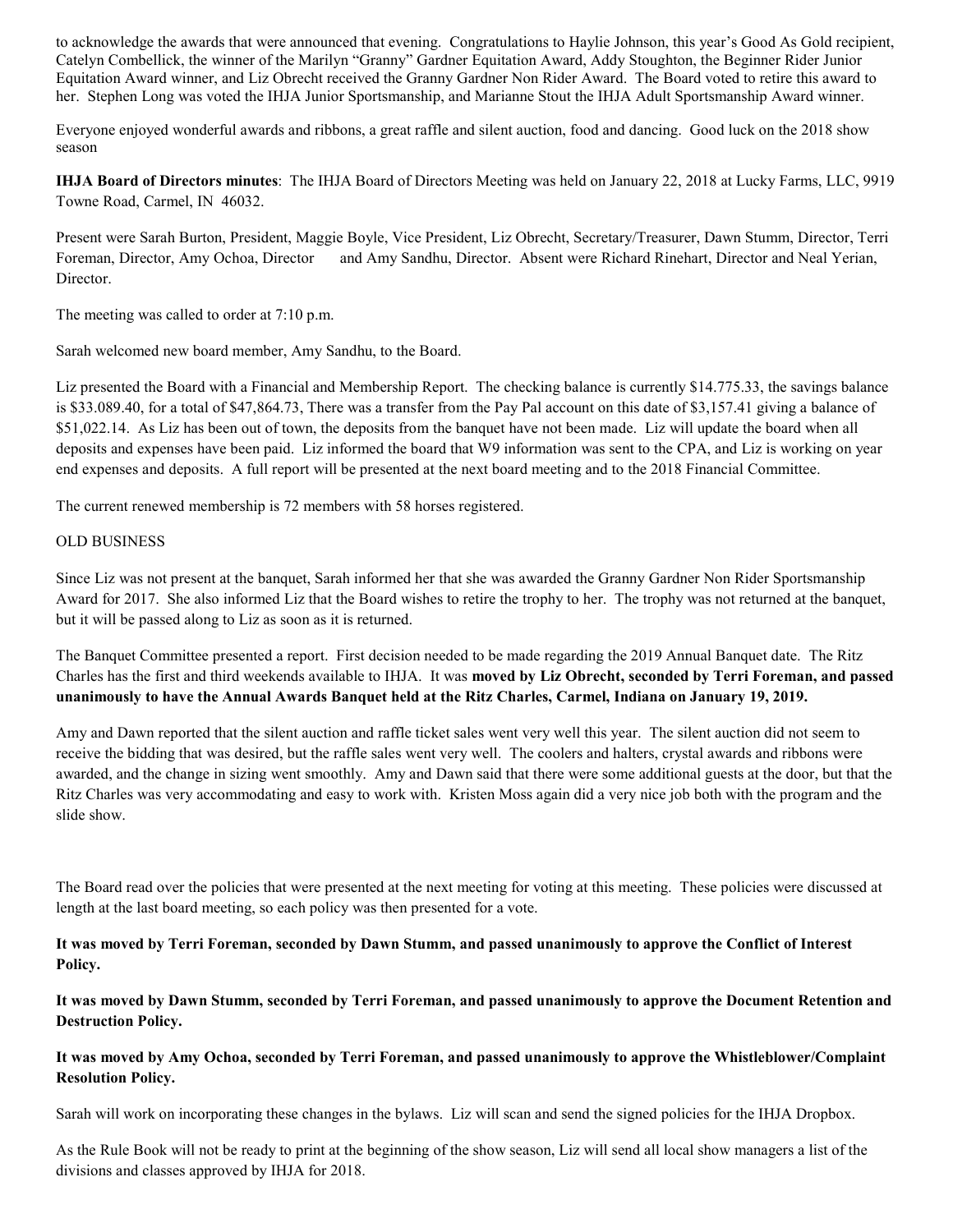Terri Foreman gave a report on her trip to the USHJA Annual Meeting in December. One matter of interest for IHJA was the Budget discussion. There are leftover funds at the end of the year of up to \$200,000 that are unused. Terri discussed how IHJA might make use of these funds to help the riders and trainers. She had a discussion with Diane Carney about possible hosting EAP Clinic and/or Trainer Certification Clinic at either Black Dog Farms or St. Mary's College. Since education is the most important part of the organization, it was decided to try to put something together for 2018 if at all possible. Terri would also like to encourage the membership to take the horsemanship test. Terri and Maggie Boyle offered to co-chair the Education Committee with help from the entire Board to accomplish this.

Terri also attended the discussions at the Annual meeting of background checks for trainers along with the concussion protocol. It was suggested that the Board of Directors be required to have background checks. This led to a discussion of IHJA being able to require officials (judges, managers, stewards) to have concussion protocol training. It was decided to begin with the EMT used at the shows. On page 10, section 3 of the IHJA Rule Book the requirements for medical personnel is very vague. It was decided that the wording needs to be changed from qualified medical personnel to certified or licensed medical personnel. **It was moved by Terri Foreman, seconded by Dawn Stumm, and passed unanimously to make this change to the rule book.**

Terri had talked to the Zone 5 Committee about becoming a member of this committee. Sarah Burton also expressed an interest in being on the Committee as well.

#### NEW BUSINESS

At this time, Sarah assigned chairpersons for the IHJA Committees. She also requested that all committee chairpersons have at least two non-board members on their committees. The committees are as follows:

| <b>Rules Committee</b>                      | Terri Foreman, chairman and Maggie Boyle                 |
|---------------------------------------------|----------------------------------------------------------|
| Annual Horse Show and Medal Final Committee | Dawn Stumm and Richard Rinehart, co-chairmen             |
| <b>Finance Committee</b>                    | Maggie Boyle, chairman with Sarah Burton and Liz Obrecht |
| <b>Banquet Committee</b>                    | Amy Ochoa, chairman                                      |
| <b>Communications Committee</b>             | Amy Sandhu, chairman                                     |
| Junior Committee                            | Mya Boggs has expressed an interest in the Committee     |

Amy Sandhu and Liz Obrecht will work on having information flyers made for the local barns to assist in communication. Suggestions were made of show schedule, board member contact information, junior committee information and signup sheets, and horse show venue information.

It was also suggested that IEA and IHSA team members be given a discounted IHJA membership of \$25.00. Sarah will talk to David about adding a team identification line to our online membership application to identify the qualified discounted members. Their horse registrations would remain at \$40.

The Annual Horse Show was next on the agenda. Dawn solicited suggestions for judges for both the Annual Horse Show and Medal Finals. Dawn and Maggie are going to put together a request for bid proposal to send to all venues. Liz also gave Dawn the list of stall/tent companies, as IHJA will need to find a new company for this year's event.

A new judge's application was submitted and discussed. The judge applying, Victoria Willock, has joined IHJA, and would like to receive approval in order to judge at the Sporthorse, Inc. show in January. After discussion of her qualifications, **it was moved by Terri Foreman, seconded by Amy Ochoa, and passed unanimously to approve this judge.** Liz will add her name to the rule book before it is sent to the printers.

Next order of business was to set the dates for board meetings. It was proposed to meet March 12, May 14, July 9, and September 10, with the general membership meeting to be held on November 5. The Annual Horse Show to be August 2-4, with the Medal Finals on August 5.

It was **moved, seconded and voted unanimously to adjourn the meeting.**

The meeting was adjourned at 9:04 p.m.